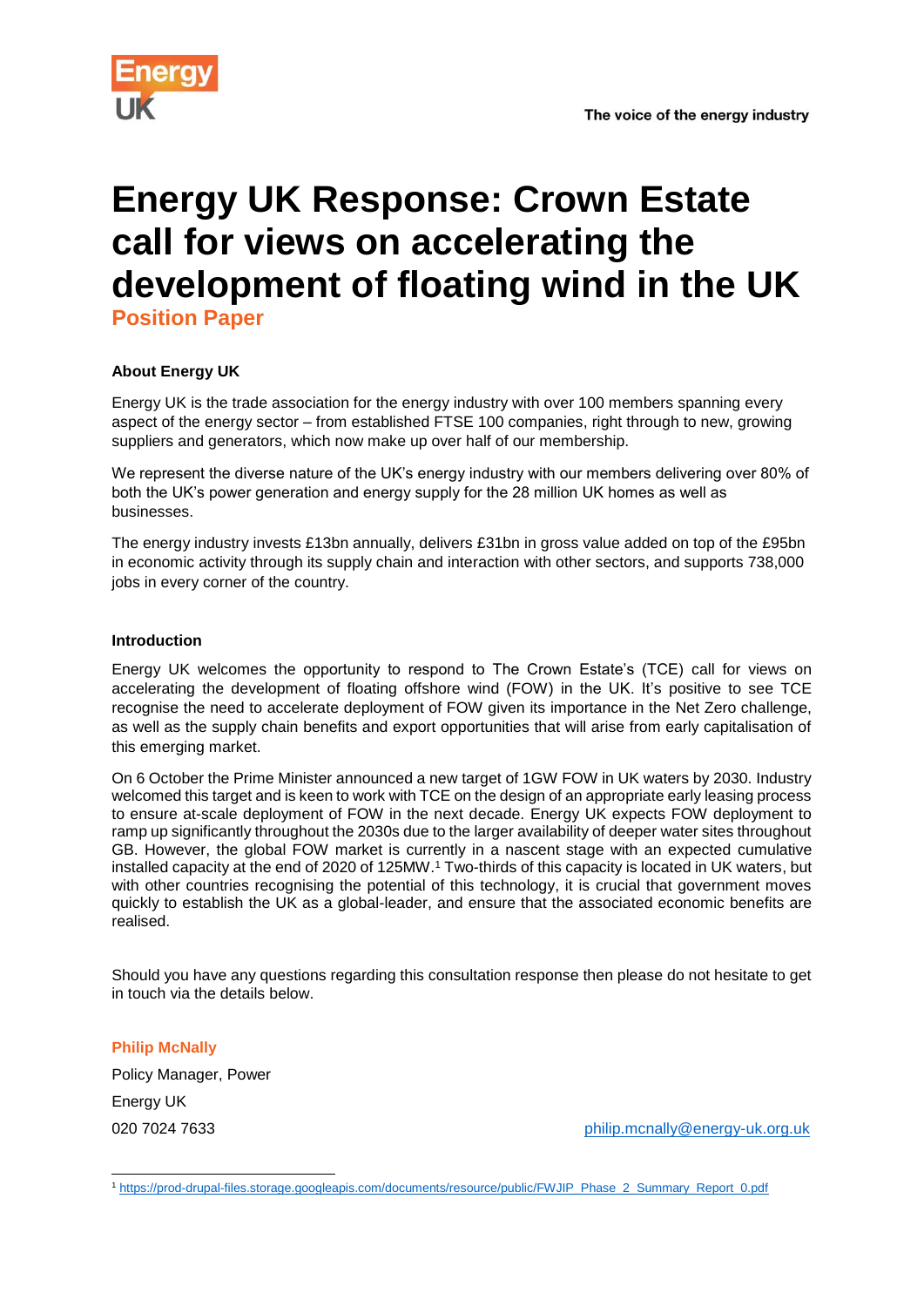

## **Response to Questions**

1. Please provide views on the scale of opportunity for floating wind in the UK and the likely pipeline of projects between now and 2030.

## **Overarching offshore wind ambition**

It is a sign of the speed of development and innovation in the offshore wind sector that the 2019 Committee on Climate Change (CCC) recommendation of 'up to 75GW of offshore wind by 2050' has now been updated, as part of the Sixth Carbon Budget Advice, to 'up to 140GW by 2050'.<sup>23</sup> Energy UK supports this level of ambition and urges TCE to align its processes with this level of ambition and facilitate growth in the sector.

## **UK FOW pipeline**

In addition to fixed offshore wind, FOW has the greatest deployment potential of UK marine energy technologies through the 2030s. Independent analysis undertaken by the Carbon Trust suggests global FOW estimated deployment of up to 10.7GW by 2030 and 70GW by 2040.<sup>4</sup> On a UK level, the study estimates deployment of 1.1GW and 7.4GW by 2030 and 2040 respectively.

Energy UK believes the 2030 forecast to be a sensible estimate and we would place minimum 2030 deployment ambition in the range of 1-2GW, constrained primarily by consenting and project development timelines, rather than technological readiness. We do, however, believe the 2040 estimate is on the modest side and should be regarded as the absolute minimum ambition. It is worth noting that the Carbon Trust based this estimate on a 75GW 2050 trajectory for offshore wind, as suggested by the CCC. We have already noted that the CCC has since updated it's guidance for offshore wind ambition, advising up to 140GW by 2050. Aligning with a 140GW ambition could mean a floating wind ambition of up to double that suggested by the Carbon Trust and possibly more. Energy UK believes that TCE should ensure that leasing during the 2020s is compatible with the expected need for fullscale commercial projects (1.5GW+) from 2030 onwards.

#### **International Competition**

-

A host of other countries are currently exploring opportunities for FOW. The Carbon trust identifies France, South Korea, Portugal, the USA, and Japan as lead markets, with Ireland, Norway, Spain, Taiwan, the Aegean Sea and China as follower markets.<sup>5</sup> It is worth noting that whilst the UK currently accounts for 64% of installed FOW capacity across the globe, under current policy frameworks this is expected to fall to around 10% by the mid-2020s due to accelerated deployment in other nations such as South Korea and France.<sup>6</sup> This should provide incentive for TCE to work closely with industry to identify the most appropriate leasing arrangements for accelerated delivery through the late 2020s and into the early 2030s.

<sup>4</sup> Carbon Trust. Floating Wind Joint Industry Project Phase II Summary Repor[t https://prod-drupal](https://prod-drupal-files.storage.googleapis.com/documents/resource/public/FWJIP_Phase_2_Summary_Report_0.pdf)[files.storage.googleapis.com/documents/resource/public/FWJIP\\_Phase\\_2\\_Summary\\_Report\\_0.pdf](https://prod-drupal-files.storage.googleapis.com/documents/resource/public/FWJIP_Phase_2_Summary_Report_0.pdf) - Page 1 <sup>5</sup> Carbon Trust. Floating Wind Joint Industry Project Phase II Summary Repor[t https://prod-drupal-](https://prod-drupal-files.storage.googleapis.com/documents/resource/public/FWJIP_Phase_2_Summary_Report_0.pdf)

[files.storage.googleapis.com/documents/resource/public/FWJIP\\_Phase\\_2\\_Summary\\_Report\\_0.pdf](https://prod-drupal-files.storage.googleapis.com/documents/resource/public/FWJIP_Phase_2_Summary_Report_0.pdf) - Page 26 <sup>6</sup> Carbon Trust. Floating Wind Joint Industry Project Phase II Summary Repor[t https://prod-drupal-](https://prod-drupal-files.storage.googleapis.com/documents/resource/public/FWJIP_Phase_2_Summary_Report_0.pdf)

<sup>&</sup>lt;sup>2</sup> CCC. Net Zero Report[: https://www.theccc.org.uk/wp-content/uploads/2019/05/Net-Zero-Technical-report-CCC.pdf](https://www.theccc.org.uk/wp-content/uploads/2019/05/Net-Zero-Technical-report-CCC.pdf) <sup>3</sup> CCC. Policies for the Sixth Carbon Budget and Net Zero[: https://www.theccc.org.uk/wp-content/uploads/2020/12/Policies-for-the-Sixth-](https://www.theccc.org.uk/wp-content/uploads/2020/12/Policies-for-the-Sixth-Carbon-Budget-and-Net-Zero.pdf)[Carbon-Budget-and-Net-Zero.pdf](https://www.theccc.org.uk/wp-content/uploads/2020/12/Policies-for-the-Sixth-Carbon-Budget-and-Net-Zero.pdf)

[files.storage.googleapis.com/documents/resource/public/FWJIP\\_Phase\\_2\\_Summary\\_Report\\_0.pdf](https://prod-drupal-files.storage.googleapis.com/documents/resource/public/FWJIP_Phase_2_Summary_Report_0.pdf) - Page 22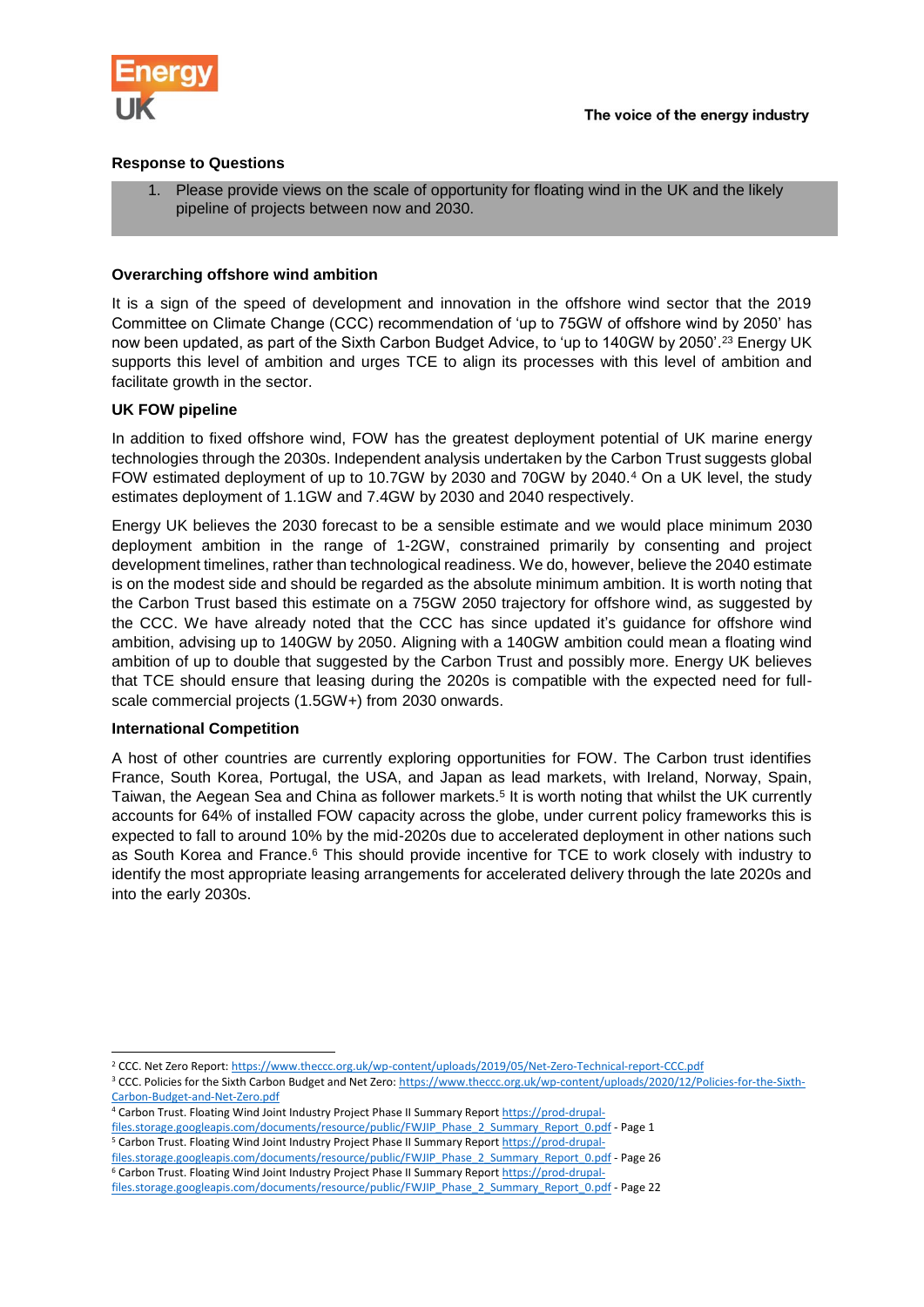

2. Please provide views on how rights to develop floating offshore wind could be made available in a way that accelerates deployment and helps build a strong UK supply chain.

## **An early FOW leasing round, and transparency on future round timing and frequency are key**

Energy UK believes it is important to have a dedicated FOW leasing round as soon as possible, as this will maximise progress in developing FOW in the UK. Without early FOW deployment in the UK, it is likely that the other nations mentioned above, that are also progressing FOW, may well move ahead of the UK. Following initial near-term leasing for FOW, transparency of the pathway of FOW leasing is key to provide a signal to developers/investors that the UK is ready to deploy near-term and at scale. The specific frequency of future FOW leasing rounds is less important than a clear pathway for the sector.

## **Scale of projects**

Given the limited scale of the current UK supply chain and the aim of building this, it is important to match the scale of the next leasing round to the realistic UK supply chain capacity in the mid to late-2020s. It is important that the floating wind sector of the mid to late-2020s is not limited by the state of the supply chain in 2020-25. We expect considerable investment in the UK over this period in areas relevant to/or specific to floating wind if the market signals are strong enough. This points to the role of TCE in signalling the UK's future floating wind intent through the scale of lease areas awarded.

In addition, to maximise progress, it is important to allow developers flexibility in selecting the appropriate project size. Ideally a FOW round should allow flexibility in the size of project that can come forward. A FOW round should accommodate developers that are able to deploy at commercial scale, as well as supporting continued technological innovation through demonstration scale projects (potentially through the continuation of the testing & demonstration leasing opportunity). Experience in the fixed foundation rounds is that larger projects (500MW+) are crucial to building the UK supply chain

#### **Basis of Award of Leases for FOW**

Energy UK appreciates that there are different routes to awarding early FOW leases. Regardless of the approach selected, we urge TCE to focus on absolute transparency and fairness as allocation principles. It is important that the allocation process is not designed in a way that simply allows incumbents to dominate the early UK FOW market. It is clear from experience with the fixed offshore wind market that introducing fair competition in the nascent stages of sector development, leads to a healthy pipeline of projects in future and therefore a position of strength in the global market.

Given the relative immaturity of the FOW sector, there still exists the opportunity for technological innovation and we would like to ensure that this is not limited by focusing purely on commercial scale projects based on existing technology. Therefore, we believe that the testing and demonstration leasing opportunity should be maintained, noting that this approach would allow sector ambition and technological advancement to be progressed in harmony.

3. Please provide views on the likely impact of floating wind development on spatial and environmental considerations given an increasingly busy marine environment.

#### **Positioning of early FOW sites**

FOW opens up a much wider range of potential project locations and therefore, if correctly managed, should have limited impact on an increasingly busy marine environment. Energy UK suggests that TCE maximises the geographical spread of potential sites to help reduce the possibility of marine congestion. We also recommend that TCE is mindful that any new FOW sites are positioned to avoid interactions that would delay the Habitats Regulations Assessment for Leasing Round 4.